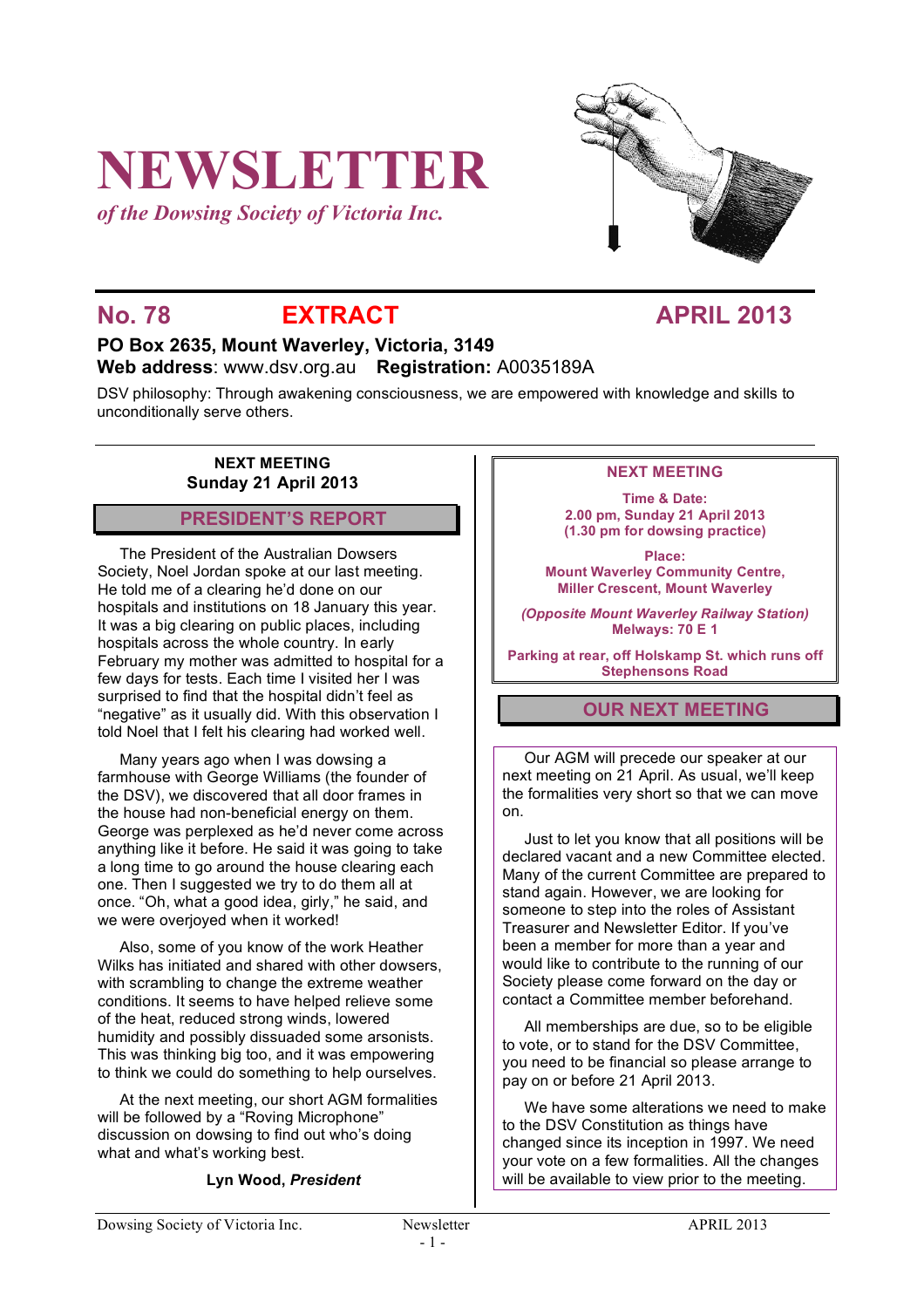# **OUR NEXT MEETING**

On Sunday 21 April we're doing something quite different. We'll have a "Roving Microphone", with Lyn Wood and Heather Wilks inviting dowsing comments and questions.



 *Lyn Wood Heather Wilks*

It will be a bit similar to the Dowsers' Panel we held in November 2012 which was so successful. The difference this time is that it will be less formal with just two at the front and the emphasis more with you as part of the audience.

Think of it like a sort of live Chat Room. It will be fun, informative and totally concentrated on dowsing. Look forward to seeing you on 21 April and feel free to bring a friend or two along.

# **OUR LAST MEETING**

Noel Jordan from the Australian Dowsing Society (ASD) presented at our meeting in February. He spoke about his various experiences of communicating with other species telepathically and he entertained us with amusing anecdotes.

*For further details: ADS http://australiandowsers.com Noel Jordan travellingnoel@gmail.com*

## **NEW DSV EDITOR**

Are you ready to become the new DSV Newsletter Editor? If so, then we're ready to hear from you at the April AGM.

I'm looking forward to helping you with the handover and play a supporting role to get you going. Feel free to email me ahead of the AGM. heather@ohnaturale.com

*Heather Wilks (planning to exit) DSV Editor*



# **DOWSING JOURNEYS**

*Developed from an interview by DSV Member, Bernadette Hogan, as part of an ongoing segment.*

**Erika L. Soul** - My first experience of Energy Dowsing was in 2011 watching Raymon Grace's "Blueprint for Freedom" video online. It really interested me and started my Energy dowsing journey. I liked Raymon Grace's laidback style.

I had come across pendulums and dowsing for answers to questions before and had dabbled with it and read up on how to use a pendulum but not in regard to changing energies, clearing programs and much more.

*Erika L Soul www.rainbowhealings.com*



**Crystal Essences Ruth Smith** 0412 441344 www.universalsoulworks.com



**Stress Expert** Providing relief from **Emotional Pain Physical Pain** 

**Oh! Naturale** Natural Hair & Skin Care

**Contact: Heather Wilks** Email: heather@ohnaturale.com Tel: (03) 9572 2970

# **INTERNATIONAL DOWSING DA**

Saturday 5 May 2013 is International Dowsing Day (IDD).

DSV President Lyn Wood will again be at Jell's Park in Wheeler's Hill at 2.00 pm, near the café and you're invited. Lyn will be dowsing energy lines, auras of trees and people, as well as sharing her dowsing knowledge.

# **FOR SALE**

*Bby DSV Life Member, Mick Moran*

I guess this story started a few years ago when a friend of mine sold his house and moved interstate. I didn't know who bought the house, but as I ride past it every day on my bike, I knew it would only be a matter of time